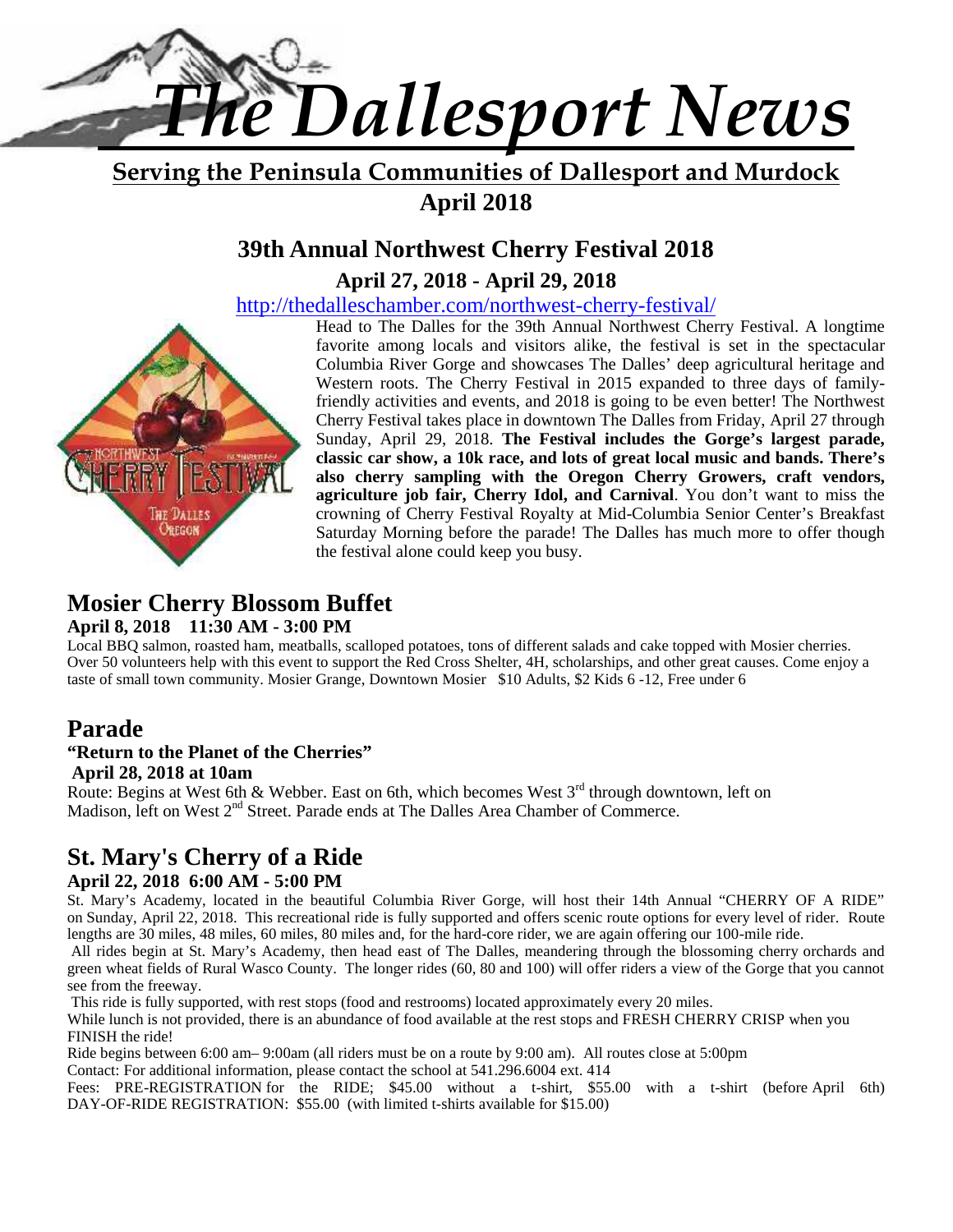#### **Book Report By Judy Bane** "**The Drifter" by Nick Petrie**

 The first explosive thriller featuring Peter Ash, a veteran who finds that the demons of war aren't easily left behind...

 "Lots of characters get compared to my own Jack Reacher, but Petrie's Peter Ash is the real deal." - Lee Child

 Peter Ash came home from the wars in Iraq and Afghanistan with only one souvenir: what he calls his "white static," the buzzing claustrophobia due to post-traumatic stress that has driven him to spend a year roaming in nature, sleeping under the stars.

 But when a friend from the Marines commits suicide, Ash returns to civilization to help the man's widow with some home repairs. Under her Dry dilapidated porch, he finds more than he bargained for: the largest, ugliest, meanest dog he's ever encountered...and a Samsonite suitcase stuffed with cash and explosives.

 As Ash begins to investigate this unexpected discovery, he finds himself at the center of a plot that is far larger Klindt's Book<br>than he could have imagined and it The Dalles than he could have imagined...and it may lead straight back to the world he thought he'd left for good.

"The Drifter" is the first book in this series, which so far has three books. #2 is "Burning Bright" and #3 is "Light It Up".

 I am a Jack Reacher fan, not only for the character, but for the quality of the writing and the well crafted storyline. This series will live up to the same standards. I've read all three of these titles and I urge you to start with the first of these and follow Peter Ash as he blows through life on a rocket.

 Great characters, fast paced writing and believable plot lines. You can't miss with Nick Petrie.

## **\*\*\*Employment Opportunities\*\*\***

 Northern Wasco County Parks & Recreation has some seasonal and part-Recreation has some seasonal and part-<br>time job opportunities available for taxname Park Maintenance & Lifeguard positions. To view a detailed job description please visit their website at http://www.nwprd.org/jobs/. If you have any questions feel free to contact the office at 541-296-9533.

## **Come Meet Jacky Davis and David Soman!**

#### **Thursday, April 5th @ 5PM at Klindt's Booksellers**

Oregon's oldest bookstore is excited to host Jacky Davis and David Soman, the talented author and illustrator team behind the Ladybug Girl Books.

Jacky Davis and David Soman are a husband-and-wife creative team. Inspired by their own children, they write the Ladybug Girl books together, and Mr. Soman illustrates. Jacky Davis is also the author of *Black Belt Bunny*, illustrated by Jay Fleck, and David Soman is author/illustrator of *Three Bears in a Boat* and *The Monster Next Door*.

While in town to appear at Klindt's Booksellers, Jacky and David will give free educational presentations at both Hollow and Chenowith Elementary. School appearances are for students only, but the public is Spanish welcome to come meet this amazing couple at Klindt's.

Free and open to the public. No reservations required but books are limited so call ahead to reserve. Klindt's Booksellers 315 East Second.

For more information. call us at 541-296-3355

## **The AARP free Tax-Aide Program**.

 Tax Counseling and Preparation is administered by the AARP Foundation in cooperation with the IRS. This program provides free income tax assistance to low and moderate-income taxpayers with special attention to those aged 60 or older. This is a bilingual service.

**The IRS-certified volunteers provide free basic income tax return preparation with electronic filing.** Volunteers assist in the preparation of basic Federal and State Tax forms for personal tax returns, most everyday tax situations; *(NOT schedule C with expenses over \$10,000, losses or with employees; Schedule E for rental properties; or returns requiring Forms 2106 , 3909, 8606 and 8615.)*

#### **The following is a list of items that** be brought with the **taxpayer.**

Photo ID is required for tax payers, who are present; Original or copies of Social Security or Taxpayer Identification Number for every person on your tax return.

 All income documents for 2017, including W-2's, Interest and Dividend statements

Prior year tax return with all attachments and schedules recommended, not required.

Itemized statement for each category of expenses to be claimed, prescriptions, medical copays, medical insurance payments, donation, miles **FREE ASSISTANCE is available at**

#### **the following locations Goldendale Grange Hall 228 E Darland St.**

Fridays 9am to noon.

Saturdays 9am. to noon.

You must call Senior Services at 509- 773-3757 to make an appointment**.**

#### **White Salmon Pioneer Center 501 NE Washington St.**

Tuesdays, - 9am to Noon. You must call Senior Services at 509- 493-3068 to make an appointment.

## **Mid-Columbia Senior Center**

**1112 W 9th St, The Dalles**

Fridays 2 p.m. to 6 p.m. Saturdays 9 a.m. to 1 p.m.  $\&$  English, Handicapaccessible.

**Klindt's Bookstore** 541-296-3355

315 E. 2nd Street, The Dalles

Hours: Mon. – Sat. 8:00 am– 6:00 pm Sundays 11:00 am - 4:00 pm

**The Dalles/Wasco County Public Library** 541-296-2815

wascocountylibrary.com

722 Court Street, The Dalles **HOURS:**

Monday-Thursday 10 a.m. to 8:30 p.m. Saturday: 10 a.m. to 5 p.m. Closed Sunday

*\*FREE wireless Internet access* inside the library and on library grounds.

**White Salmon Valley Community Library** 509-493-1132 - Town & Country Sq. White Salmon Open Tuesdays 10:00 am - 8:00 pm Wed.-Sat. 10:00 am - 6:00 pm  *\*FREE wireless Internet access*

**Goldendale Community Library**

(509) 773-4487 131 West Burgen Street Goldendale, Open M Tu W Th F Sat 10-6:30

**Bookmobile**



Fort Vancouver Regional Library 1-888-546-2707

**Wednesdays April 4th., 18th . Lyle Market 9:45am-10:15am Lyle High School -10:25am-12:30pm Dallesport School- 1:45pm – 3:00pm**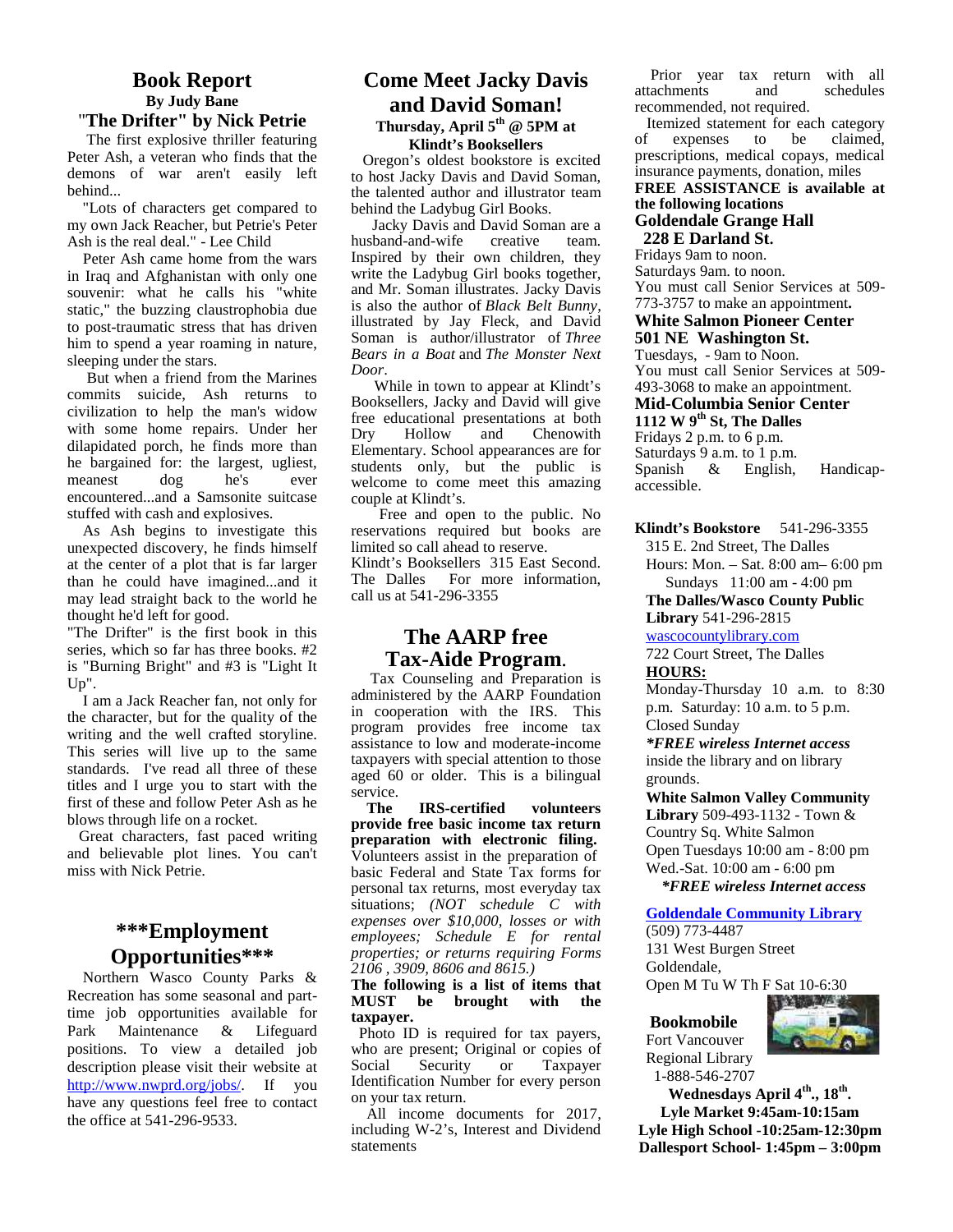#### **Community Council Corner** By P.J. Sisseck

Community Council Report for March 8, 2018<br>Beseda of

Ben Beseda of Tenneson Engineering was present to discuss the new plan for development of the Maley Property (just south of the Post Office). Our previous concerns about lot size, sidewalks, streets, and fire protection have been addressed. A question about storm-water run-off was raised, and two possible ways of dealing with the issue were proposed. As five hydrants are planned within the development, and set-backs are more generous than in the earlier plan, the Fire Department has no problem with the new development. The Council also supports this new plan, so long as the drainage situation is reasonably accommodated.

A zoning change will be required for the planned move of Sage-Tech into the former Dallesport School facility. Please check with Bill Morris if you have questions you would like to have addressed in public hearings.

Coal-Train safety issues are high on the list of local concerns. The proposed export facility at the Port of Longview has been denied by Cowlitz County, so we do not expect an upsurge of coal trains traveling through our area. The problem of coal dust flying off the cars has been (mostly) taken care of, but there is still a good deal of dust, grit, and chunks of coal filtering down through the bottoms of the cars. This material can easily mix with water run off, and dump into the Columbia River. Attempts to amend the Clean Water Act to address this issue have failed, and Federal requirements have been reduced. Oregon still has strong rulings on the subject – we would like to see Washington follow suit.

The Council has concerns about the lax enforcement of current Accessory Dwelling Unit regulations, and is appalled the estimate of 66% of such places do not meet County or HUD requirements for safe, permanent occupancy. We understand the need for temporary housing to aid an ailing family member, but such units are supposed to be removed once the crisis is past. But most of these places are being turned into rental units, thereby increasing the population density, with all the attendant problems that brings. There is a move to do away with all the present regulations, which seems to be exposing our most vulnerable citizens to unnecessary danger. Your comments on the situation should be addressed to the County Commissioners.

A community-wide Neighborhood Watch event is scheduled for 21 April. Watch your mail for an information packet, and come to the Community Center prepared to help yourself and your neighbors to enjoy a safer environment!

Please join us for the next Council meeting on **April 12th . 7pm** at the Dallesport Community Center. www.dallesport-wa.org

**Neighborhood Watch Mtg on April 21st. at 2pm Community Center**



**K.C.F.D. #6 Dallesport/Murdock Fire Dept. Breakfast April 21st. 7-10 am Dallesport fire station All proceeds go to the Dallesport Fire Department Building Fund….. All you can eat Pancakes Endless Coffee & Juice… \$5.00 per Person**

#### **Dallesport Water Dist.**

P.O. Box 131 Dallesport, WA 98617 If you have any questions regarding your water system, please feel free to contact us: Dave Griffin, DWD Manager 541-980-6756, www.dallesport-wa.org or dwdmanager@qnect.net Jana Greenfield DWD Clerk 541-980- 6514, or dallesportwater@gmail.com **Monthly meetings are held on the 2nd** Monthly meetings are held on the  $2^{\text{max}}$ <br>Wednesday of every month at 6:00pm **at the Dallesport Community Center.**

## **Celilo Salmon Festival**

**April 13, 2018 - April 15, 2018** Annual Celilo Native American Salmon Festival and Salmon Feed Celilo Village Friday 4/13 thru Sunday, 4/15 Salmon Feed – Sunday

## **Something fresh is coming to Lyle!**

**Gorge Grown Food Network** is planning to send a fresh produce truck to Lyle beginning in May and running through October this year. Proposed day and time may be the second Friday from 11 am - 1 pm. Details are still being worked out, including how often the truck may visit, the day and the time. If you have any suggestions,<br>please contact Silvan Shawe. please contact Silvan\_Shawe. Tentatively, the truck will park at French's Farm in Lyle. What a great way to support our local farmers as well as making fresh produce available to rural communities at an affordable price! Produce can be purchased with<br>cash, check, credit card, and cash, check, credit card, and SNAP/EBT.

## **Lyle Community Clean-up Day April 14, 2018 8 am - 5 pm**

If you've been procrastinating getting your accumulated household debris to the dump over the winter months, don't despair. The Lyle Community Clean up, sponsored by the Twin Bridges Museum and Lyle Community Council, is scheduled for Saturday, April 14th from 8 am - 5 pm. Tote your trash to the school bus parking lot off Hwy 14. For a nominal-but-generous fee, they will see that it receives a decent burial.

## **Dog Control**

On Feb 15 20018 Klickitat County implemented a dog control ordinance for unincorporated communities. Roosevelt, Klickitat, Glenwood, Dallesport and Lyle. The whole thing is 13 pages. Dogs running loose may be impounded. The first violation is a Class 3 Civil infraction \$47 plus impound and boarding fees.

## **Early Courthouse Closure April 12, 2018**

PUBLIC NOTICE

The Klickitat County Courthouse will be closing at **3:00 PM on April 12**, 2018 to conduct an on-site employee safety training exercise.

#### **Ribbon Cutting Ceremony April 21st. 12 PM - 3 PM Life Flight Network**

Please join us at the ribbon cutting ceremony for the new hangar at 12:15 p.m. followed by light refreshments, hangar tours as well as meet-and-greets with the life flight crews. Kid Friendly

Columbia Gorge Regional Airport 135 Airport Way, Dallesport.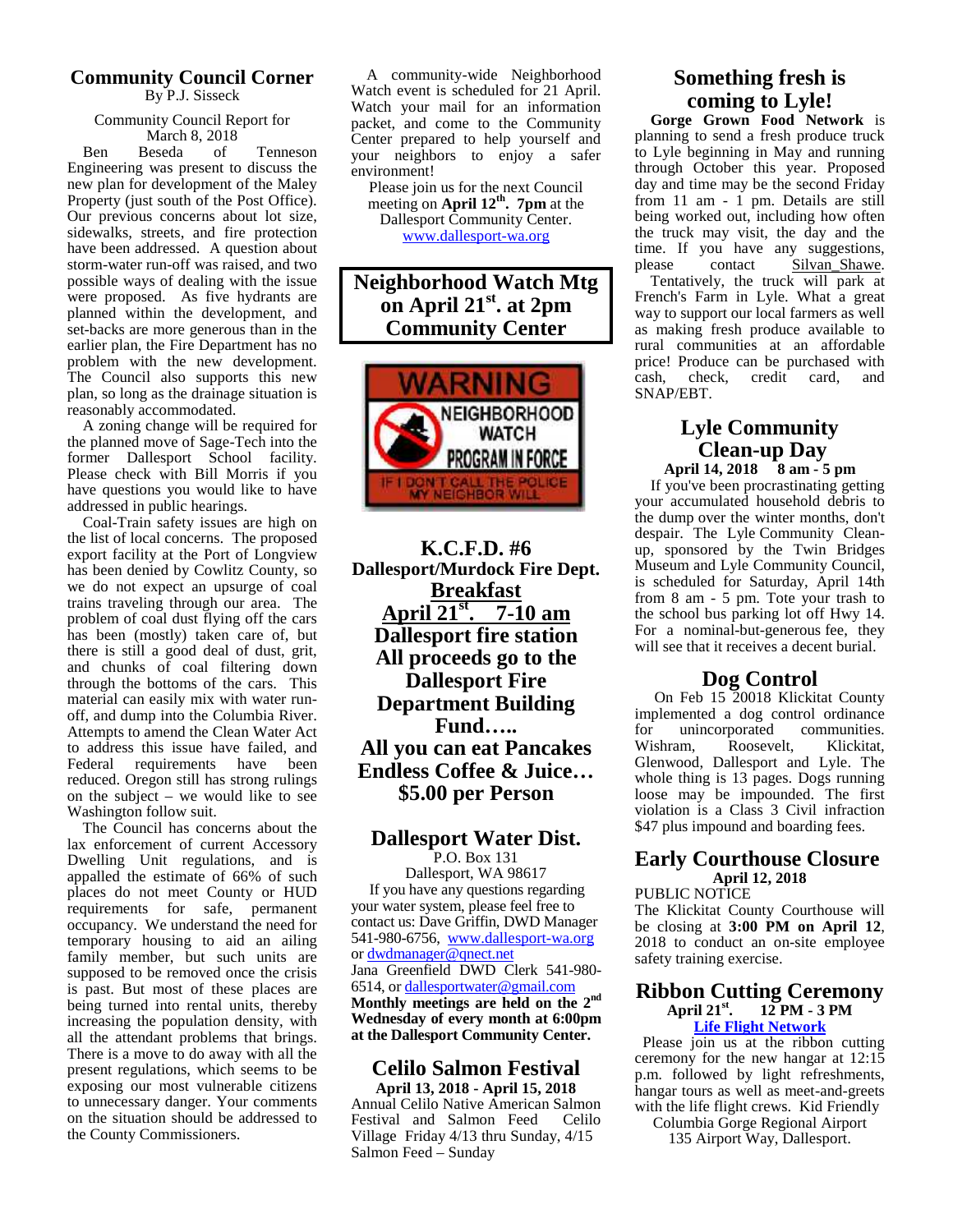## *WWI Soldiers Being Honored at Stonehenge Memorial Ceremonies*

Fourteen Klickitat County soldiers who died during World War I will be recognized on the 100th anniversary of their passing at Stonehenge Memorial throughout the year.

Stonehenge Memorial was built by Samuel Hill as the nation's first WWI memorial. It lies at the original Maryhill townsite, three miles east of the Maryhill Museum of Art, just off State Route 14.

The memorial was dedicated in 1918 to the servicemen of Klickitat County, who died in the service of their country during the Great War; it was completed in 1929 and re-dedicated on Memorial Day of that year when 14 local servicemen were honored by having their names placed on the pillars of the Memorial.

Samuel Hill's crypt is located a short expensive expensive state of Stonehenge on a bluff find walk southwest of Stonehenge on a bluff overlooking the river.

In 2018, there will be a small memorial ceremony on the 100th anniversary of each of the 14 service men's deaths. The public is invited to join the Maryhill Museum of Art staff and friends in needs. In<br>honoring these men complete honoring these men.

The most recent ceremony was held on March 15. The honoree was be Carl A. Lester, who was working for himself as a Centerville farmer when he registered for the draft in June 1917. He died at Vancouver, most likely while stationed at Vancouver Barracks.

The series of ceremonies will culminate in a larger commemoration on Sunday, Nov. 11, on the 100th anniversary of the end of WorldWar I.

## *Library Remodel Set To Start*

The remodel of the Goldendale Community Library is set to get underway in just a few weeks, thanks in great part, to the generosity of the late Wilma Olsen. Her bequest to the Goldendale Library in the late 1990s has grown to over \$500,000 due to careful financial management by the Fort Vancouver Regional Library Foundation. New windows, new lighting, and reconfigured ADA bathrooms will be installed. Quiet study rooms and a teen area will be added. The library will get all new furniture, carpet, and paint. And the room on the second floor that leads to the outside terrace will have a new purpose and new name, the Olsen Room a quiet wing for gathering, for reading and for study.

So the next time you go to the library, swim at the pool, visit the Presby or have an x-ray done at the clinic, remember that Ort and Wilma Olsen and their family helped to make it possible, all because they loved Goldendale.

## **How to Find Free Help for Seniors Struggling to Make Ends Meet**

Your physical, mental, and nutritional American well-being are too valuable to give up and you don't have to! There are thousands of public and private programs that can help you pay for daily expenses if you are eligible. It's easy to these programs on BenefitsCheckUp®, a free service from the National Council on Aging. BenefitsCheckUp® takes the stress, time, and guesswork out of finding programs that can help you afford basic needs. In less than 15 minutes, you can a confidential online questionnaire that will connect you with rate for programs to help pay for medicine, food, utilities, health care, and more. In many cases, you can even apply for the programs online.

The programs you will find on BenefitsCheckUp® can help pay for:

**\*\***Medications, Food, Utilities, Legal services, Health care, Housing, In home services.

**\*\***Taxes.Transportation. Employment training, And much more.

Since its launch in 2001. BenefitsCheckUp® has helped more than 5 million seniors find over \$17 billion in benefits! It's easy to get started. Visit BenefitsCheckUp® to take the questionnaire and receive a personalized report specific to your situation. If you're a friend, family member, or caregiver, you can complete the questionnaire with the seniors in your life. Go to:

#### https://www.benefitscheckup.org

Or you can make an appointment with Klickitat County Senior Services to assist with this by calling Jill in White Salmon at 509-493-3068 or Virginia in Goldendale at 509-773-3757.

## **Why Microchip Your Pet?**

 The following is provided by our partner, HomeAgain.

 Registered microchips give lost pets the best chance of returning home.

 The statistics indicate that missing pets rarely make it home:

• The American Humane Association estimates over 10 million dogs and cats are lost or stolen in the U.S. every year.

• One in three pets will become lost at some point during their life.

• A study published in the Journal of the Veterinary Medical Association, including 53 animal shelters across the U.S., confirmed the high rate of return of microchipped dogs and cats to their families, and the importance of microchip registration. From the study:

• Only about 22 percent of lost dogs that entered the animal shelters were reunited with their families. However, the returnto-owner rate for microchipped dogs was over 52 percent (a 238 percent increase).

• Less than 2 percent of lost cats that entered the animal shelters were reunited with their families. The return-to-owner microchipped cats was dramatically higher at over 38 percent (more than 2000 percent better).

• Only 58 percent of the microchipped animals' microchips had been registered in a database with their pet parent's contact information.

protection can prevent heartbreak.

Enter the pet microchip  $-$  a simple, elegant product of our high-tech age. No bigger than a grain of rice or more costly than a month's supply of pet food, a pet microchip and enrollment in a pet recovery database brings lost pets home and provides peace of mind that your beloved companion will never wander unknown.

 Veterinarians encourage microchipping. And with good reason microchipping substantially increases the likelihood of a pet returning home by offering secure, reliable, unique and permanent identification.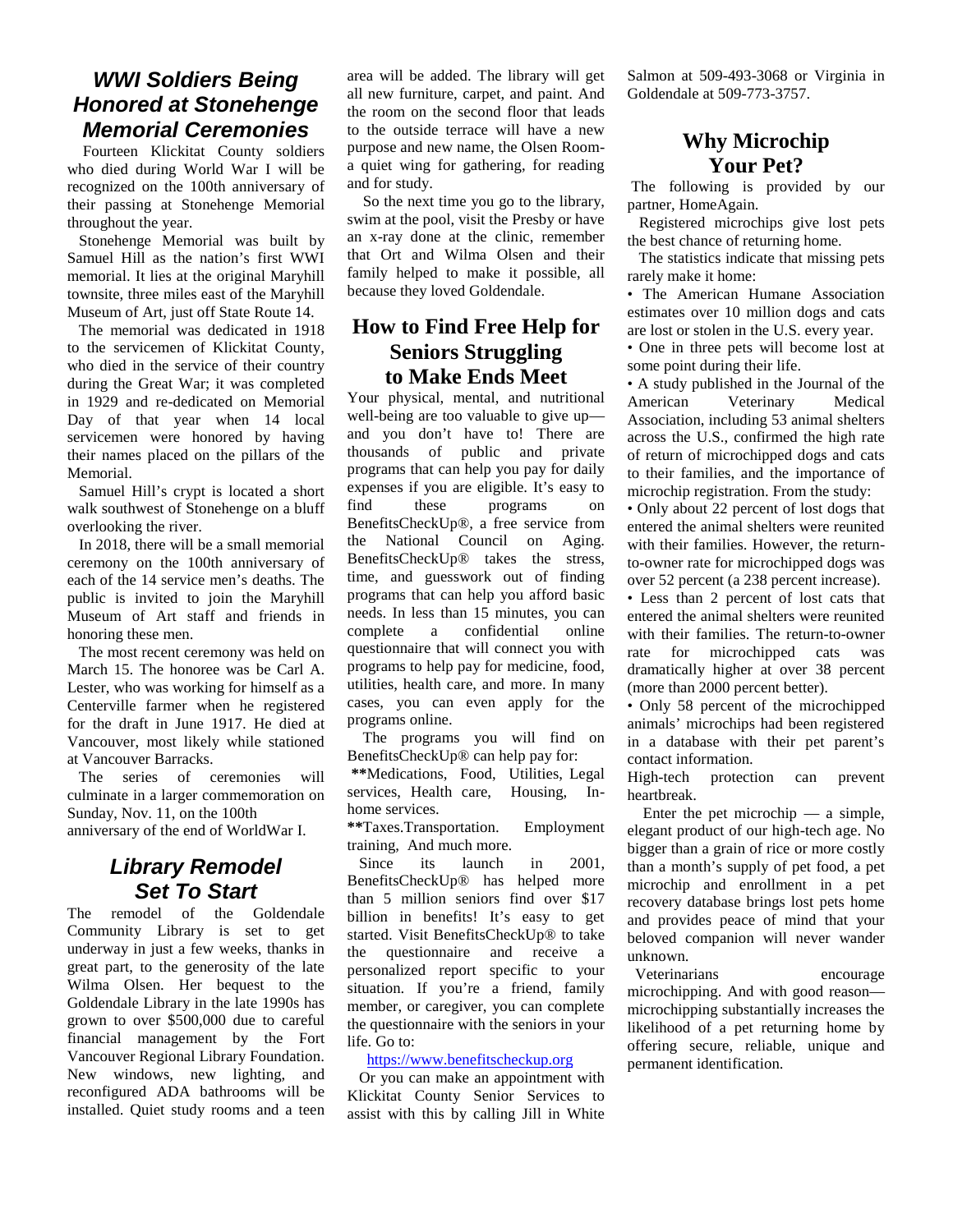# YLE SCHOOL DISTRIC

For the latest information on Lyle School District, visit the website for the school district. **http://www.lyleschools.org**

## **Lyle Schools Welcomes Community Involvement!**

Deb Stenberg, Communications Director / Executive Assistant to the Superintendent, 509-365-2191

In response to Dave McNeal's call for more involvement from the community in public agencies' activities, we have one thing to say – yes, please!

Public involvement is a hallmark of flourishing, effective schools. We welcome and *want* our community's involvement, at all levels.

## Here are some ideas:

## **Volunteer in our schools.**

- Offer to teach students a language or other skill during our after-school program: Music, computers, robots, geochaching, we'd love to hear your suggestions. What do you do in your spare time that would enrich our students' lives or help them compete in the job market when they graduate?
- Help out in our classrooms or offices. Small schools are always short-handed. We need you!
- Help organize events like dances and other social activities. Or chaperone activities and field trips.
- The more support we get from adults in our community, the more opportunities we can provide our students.

## **Be a mentor!**

Have you heard of our R.I.S.E. mentorship program? While we've matched most of our oldest students, we would love to match every high school student with one caring adult. Contrary to what you might think, it's not an overwhelming commitment. We ask that you try to be on campus a couple of times a week on campus to meet with your mentee and discuss what's going on in their lives and what their life plans are, and to encourage them to pursue their dreams.

There's more information on our website at www.lyleschools.org > Secondary School > RISE Mentorship Program. Or email Heather Lopez at heather.lopez@lyleschools.org or call 509-365-2191.

## **Attend board meetings.**

As Mr. McNeal suggested, attending board meetings is a great way to learn more and serve your community. If you're interested in running for the board in the future, we especially encourage you to attend board meetings regularly and become familiar with district business and its challenges and accomplishments.

Dallesport residents currently hold two seats on our school board, both serving in active leadership roles: Phil Williams is the current chairperson and Tria Bullard is the immediate past-chairperson. Like all of our board members, they work long, unpaid hours to balance the needs and wants of the Dallesport community and those of the greater Lyle area, always with an eye for what's best for our students. We feel blessed to have people with their knowledge, skills and dedication in these positions.

## **KLASAC**

## **(Klickitat, Lyle Against Substance Abuse Coalition)**

**April 18th . 5 - 6:30 pm** Meets the 3rd Wed of each month. Alternates between Klickitat and Lyle

## **The Library Bookmobile Winter Hours**

**Wednesdays April 4 th ., 18th .. Lyle Market 9:45am-10:15am Lyle High School -10:25am-12:30pm Dallesport School- 1:45pm – 3:00pm**

## **Dallesport PTO Meeting Tue, April 3rd . 2:45pm – 3:45pm Monthly on the first Tuesday**

**School Board meetings will be held @ 6pm on the fourth Tuesday April 24, 2018**

 *Support your school and attend a meeting.*

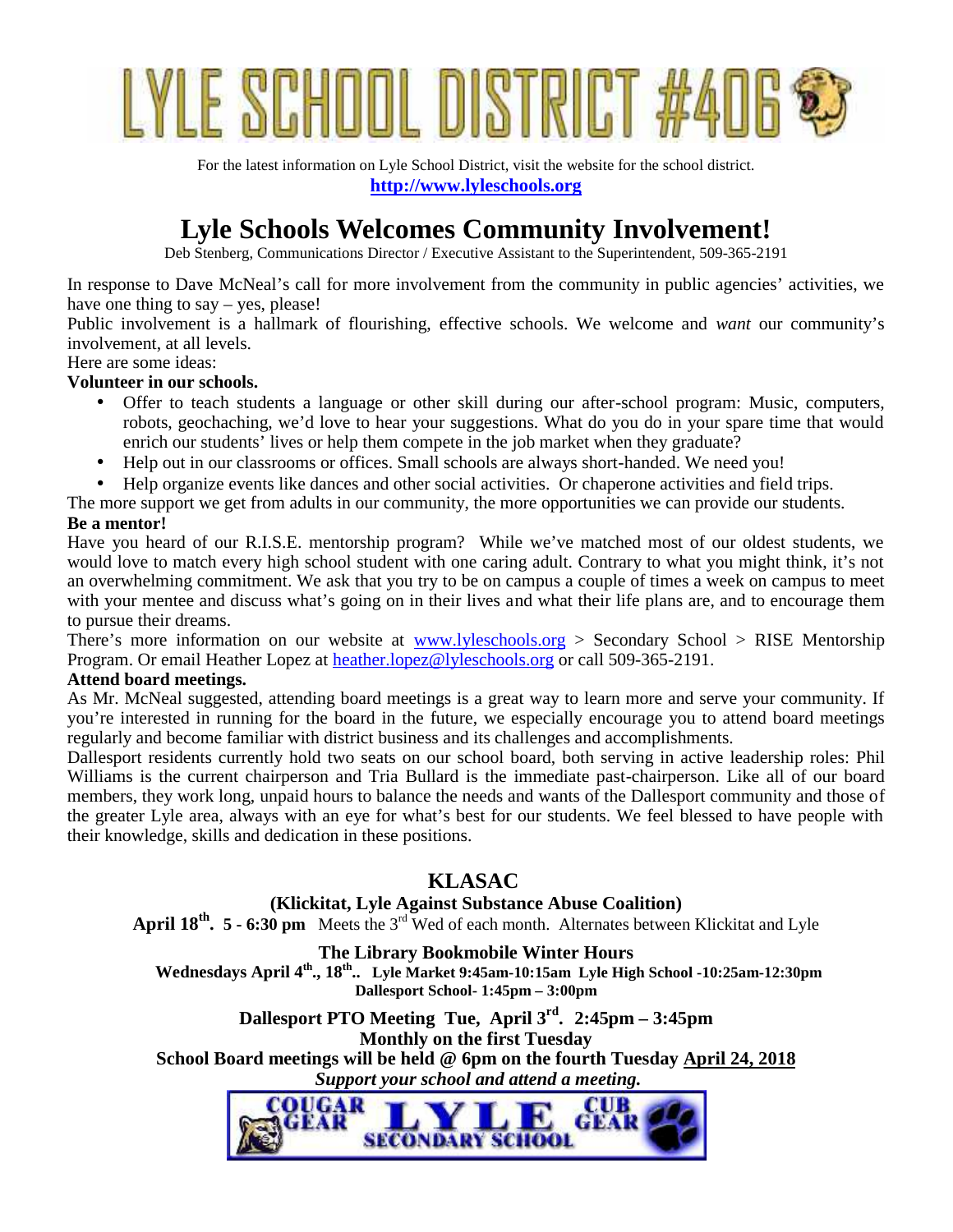## **Neon Sign Museum**

Opening on **April 3, 2018**, Rocket City will present the National Neon Sign Museum located in the heart of The Dalles downtown historic district.

With its focus on the evolution of the electric sign, from pre-electric and gold leaf signage to the invention and widespread use of plastic, the museum's current assets represent one of the largest collections of neon storefront signs in the world.

The collection is filled with an expansive range of signage and artifacts related to the sign industry, including many one-of-a-kind signs and displays that cannot be seen on public display anywhere else in the world. Along with the animated and figural 'Dog n' Suds' WWW.GRANADATHEATRETHEDALLES.COM = 815-993-6585 sign and the Howard Johnson's 'Simple Simon,' the collection also includes one of the rarest groupings of West Coast petroleum signs ever assembled, including Richfield-'Eagle,' Seaside, Polly, Associated, and the Buffalo sign.

Some of America's long lost icons will be gallery displayed on full-scale, authentic storefront replications. Among the many noteworthy pieces in this singular collection are Big Bear Drive In, Dawn's Donuts, Dog n' Suds, Town Pride Frozen Custard, Greyhound Bus Depot, as well as thousands of vintage pieces of documentation and ephemera. Old Elks Building at 200 East 3rd Street. The Dalles.



#### **An Evening with HAVEN April 12, 2018 5:30 PM - 8:30 PM**

This year HAVEN celebrates 37 years of service to our community and is excited to invite you to our annual fundraiser. Please join us and experience Culinary delights from locally owned businesses as well as from distinguished local chefs, to be accompanied by craft beer, fine  $\frac{1}{\text{Ball}}$ wine and live music. Thank you for  $C_0$ your support! Admission: \$35.00 Tickets available at Klindt's Books The Fort Dalles Readiness Center 402 East Scenic Drive The Dalles Contact: Tara Koch tara@haventhedalles.org 541-980-8222



## **Gorge Artists Open Studio Tour April 20, 2018 - April 22, 2018**

http://www.gorgeartists.org Visit 41 artists in their studios for the 12th annual **free** and self-guided 2018 GAOS Tour April 20, 21, 22 from 10:00am - 5:00pm. Maps and more<br>information available at information available at www.gorgeartists.org. Cascade Locks, Hood River, Parkdale, Mosier, The Dalles, White Salmon and Trout Lake. Friday, April 20, 10:00am - 5:00pm Saturday, April 21, 10:00am - 5:00pm

Sunday, April 22, 10:00am - 5:00pm Contact: Charlene Fort 541-490-3899

#### **The Columbia Hills State Park Wildflower Adventure April 21, 2018 10:00 AM - 4:00 PM** http://www.nwprd.org/programs2/

Meet at the NWC Aquatic Center and travel with us for an exclusive ranger led tour of the historic Dalles Mountain Ranch through vast fields of grass widow, lupine, and balsam-root flowers with astonishing views of Mt. Hood and Mt. Adams. Participants will also view unique Native American pictographs and petroglyphs. Transportation and snacks will be provided. Please bring your own lunch. Meet at 602 W. 2nd St., The Dalles

Contact: Northern Wasco County Parks & Recreation District. (541)296-9533 Admission: In-district Fee: \$20 Out of District: \$23

## **March for Science White Salmon/Columbia Gorge - Science Fair**

**April 28, 9:30 AM - 12:30 PM** https://www.facebook.com/ScienceMarc hWS/

The 2nd Annual March for Science- White Salmon will be held April 28th at Rheingarten Park. The science fair will start at 9:30, speakers at 10:45 and march at noon. There will also be a raffle for science themed prizes at 11:45 (prizes include telescopes donated by Meade and Celestron). We will be taking the same short route through White Salmon as we did last year. Our primary goals are to encourage our young to enter STEM fields by showing how much our community encourages science and the critical thinking skills it requires and demonstrating our appreciation for the role science has played in our modern society. We are currently looking for participants in the Science Fair, anyone with any science related endeavor or something they feel would be appropriate to the stated goals is encouraged to participate. We are hoping to put a local spin on bigger scientific ideas to relate to our local Gorge Community. We will have a few larger shared tents, tables and chairs so please let us know by 3/15/18 if you need space in that shared area, if you have your own setup even better. No one will be turned away, but we can not guarantee space in the shared tents if late notice, however if one has their own setup the park is big enough for anyone, even last-minute participants. To let us know if you are going to participate or any questions email us

at March4ScienceWS@gmail.com or find us on Facebook at

https://www.facebook.com/ScienceMar chWS/. Hope to see many on April 28th, the community helped make it a great success last year and we are hoping for the same or better this year! Rheingarten Park, White Salmon WA

## **Golden Pine Alpacas Open Farm Weekend April 7, 2018 - April 8, 2018 11:00 AM to 4:00 PM**

http://www.goldenpinealpacas.com Golden Pine Alpacas is having our annual early spring open farm weekend. This is an educational event where we give farm tours and talk about alpaca husbandry and how we use the beautiful alpaca fiber. Enjoy shopping for luxurious alpaca products from our herd. Golden Pine Alpacas Farm 163 Golden Pine Goldendale, WA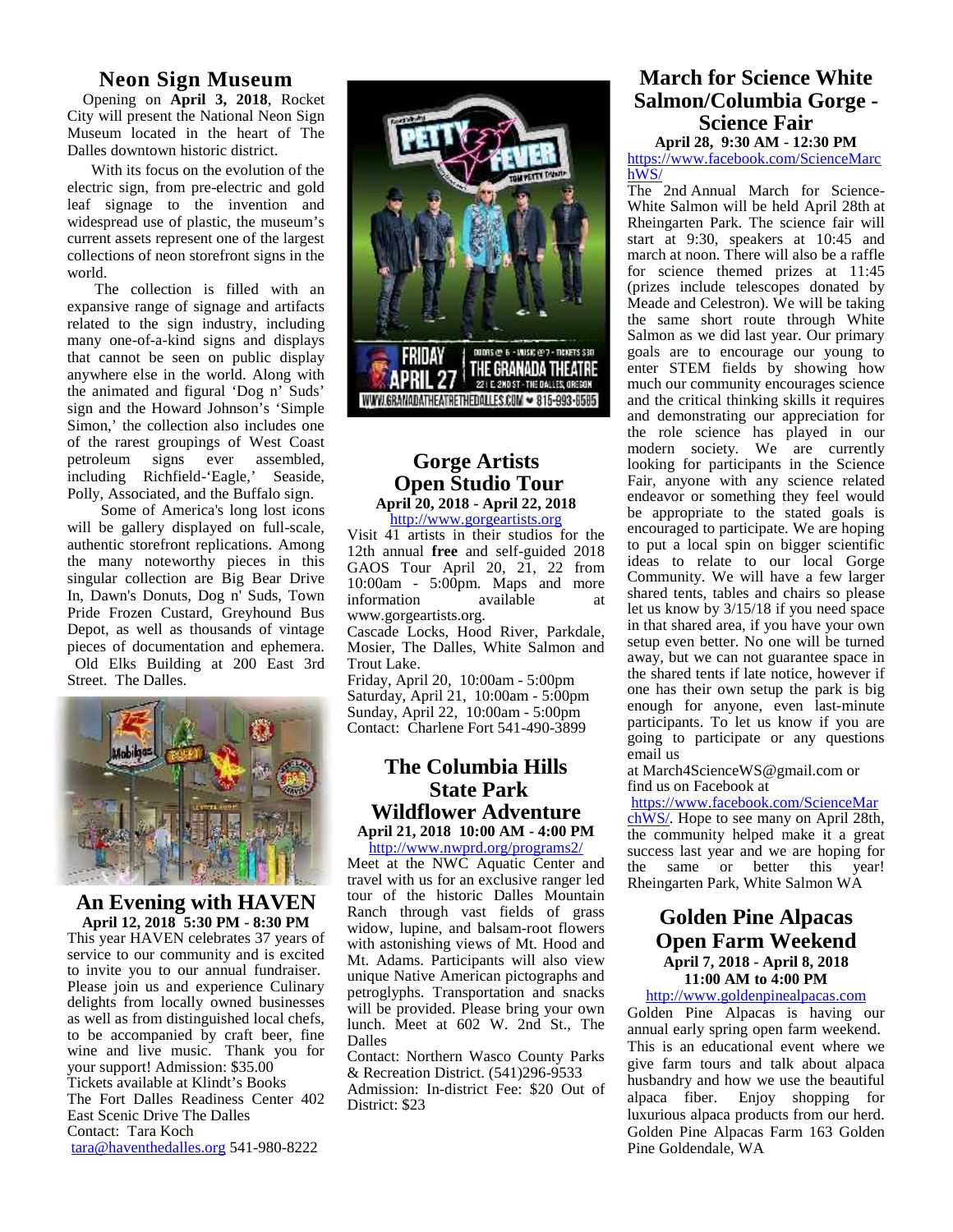## **Dallesport-Murdock Community Calendar**<br>Dallesport-Murdock Fire Dept. KCFD#6 Dallesport-Murdock Community Council

 **Dallesport-Murdock Fire Dept. KCFD#6 Dallesport-Murdock Community Council 630 Central Ave. P.O. Box 215 767-1252 136 6th Ave. P.O. Box 8**

**Post Office hours are 8am-2pm M-F Sat. 7:30am-11:00 for package pick up only Phone 767-1577**

|                        |                                                                                                                |                                                                                                                   | <b>April 2018</b>                                                                                                                           |                                                                   |                                                                         |                                                                                                                                                               |  |  |
|------------------------|----------------------------------------------------------------------------------------------------------------|-------------------------------------------------------------------------------------------------------------------|---------------------------------------------------------------------------------------------------------------------------------------------|-------------------------------------------------------------------|-------------------------------------------------------------------------|---------------------------------------------------------------------------------------------------------------------------------------------------------------|--|--|
| <b>Sun</b>             | <b>Mon</b>                                                                                                     | <b>Tue</b>                                                                                                        | <b>Wed</b>                                                                                                                                  | <b>Thu</b>                                                        | Fri                                                                     | <b>Sat</b>                                                                                                                                                    |  |  |
| <b>Easter</b>          | 2<br><b>Lyle Lions Club</b><br>meeting.<br>Potluck at 6:00<br>pm; Mtg. at 6:30<br>pm. Call 509-<br>365-2921    | 13<br><b>Senior Lunch</b><br><b>Lyle 11:30am</b>                                                                  | 4<br><b>Bookmobile</b><br><b>Lyle Market</b><br>9:45am-10:15am<br>Lyle Hi School -<br>10:25am12:30pm<br><b>Dallesport</b><br>1:45pm 3:00pm  | 5                                                                 | 6<br><b>Senior</b><br><b>Advisory</b><br><b>Meeting</b><br>10:30am-12pm | <b>First Saturday</b><br><b>Breakfast</b><br><b>Lyle Lions</b><br><b>Club</b><br>$7am-10am$                                                                   |  |  |
| 8                      | 9                                                                                                              | 10<br><b>Senior Lunch</b><br><b>Lyle 11:30am</b>                                                                  | 11<br>Fire Dist. Biz<br>Meet 6pm<br><b>Commissioners</b><br>Meet 7pm<br><b>Water Dist.</b><br>Meet 6pm                                      | $ 12\rangle$<br><b>Community</b><br>Council<br><b>Meeting 7pm</b> | 13                                                                      | 14                                                                                                                                                            |  |  |
| 15                     | 16<br><b>Lyle Lions Club</b><br>meeting.<br>Potluck at 6:00<br>$pm; Mtg.$ at 6:30<br>pm. Call 509-<br>365-2921 | 17<br><b>Senior Lunch</b><br><b>Lyle 11:30am</b>                                                                  | 18<br><b>Bookmobile</b><br><b>Lyle Market</b><br>9:45am-10:15am<br>Lyle Hi School -<br>10:25am12:30pm<br><b>Dallesport</b><br>1:45pm 3:00pm | 19                                                                | 20<br><b>Airport Board</b><br><b>Meeting 7am</b><br>@Airport            | $\mathbf{21}$<br><b>Fire Dist</b><br><b>Breakfast</b><br><b>Fundraiser</b><br>@ Fire Hall<br>7-10am<br><b>Neighborhood</b><br><b>Watch</b><br>2 <sub>pm</sub> |  |  |
| 22<br><b>Earth Day</b> | 23                                                                                                             | 24<br><b>Senior Lunch</b><br><b>Lyle 11:30am</b>                                                                  | 25                                                                                                                                          | 26                                                                | 27<br><b>Arbor Day</b>                                                  | 28                                                                                                                                                            |  |  |
| 29                     | 30                                                                                                             | <b>Volunteer Firefighters meet</b><br><b>Tuesdays 6pm</b><br><b>Dallesport Fire Hall</b>                          |                                                                                                                                             |                                                                   |                                                                         |                                                                                                                                                               |  |  |
|                        |                                                                                                                | <b>AA Meetings</b><br>Wednesdays and Sundays at 7pm in the Lyle School Library<br>625 Keasey Ave.<br>360-870-3321 |                                                                                                                                             |                                                                   |                                                                         |                                                                                                                                                               |  |  |